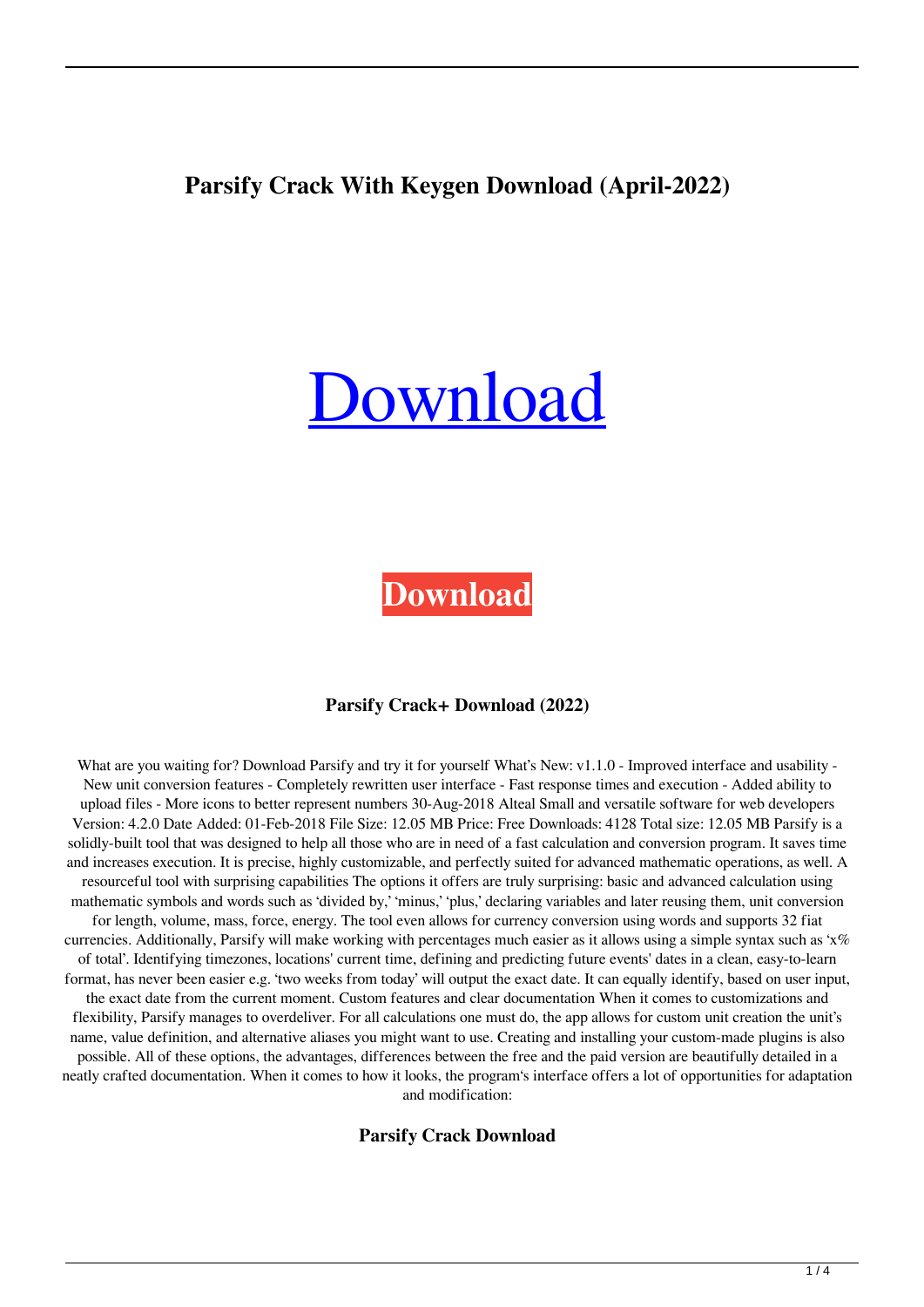Powerful commands and lots of features An extensive list of commands, with helpful help texts Easily adjust the program's setting by selecting a specific profile, format, color and font Easy way to create a calculator and add your own plugins Functions can be shared in GitHub and installed Links: Parsify Download With Full Crack GitHub page GitHub-page Bugfix App Info Description: Powerful commands and lots of features An extensive list of commands, with helpful help texts Easily adjust the program's setting by selecting a specific profile, format, color and font Easy way to create a calculator and add your own plugins Functions can be shared in GitHub and installed Link: Parsify Torrent Download GitHub page GitHub-page A: An alternative approach would be to use the built-in calculator included in the iPhone. It's available through Settings > General > Accessibility > Calculator. If you need a more custom solution, you can always create a UITextField in Interface Builder or programmatically and then add an InputView, as described in this answer. A: There is no standard calculator app. A standard calculator app will be a very complicated app to write. I suggest that you create a web page that you will launch from the app. Then use javascript and ios's inbuilt web browser and javascript access to get at the browser's calculator. You can either use a web-based calculator or write one in  $c/c++$  and just run it in the app and communicate to the web browser using a local socket/network socket

[Psychodynamic psychiatry in the US: an institutional history]. This article is based on the book "Psychodynamic Psychiatry in the United States: An Institutional History," which is scheduled for publication in late 2011 by Routledge/Taylor and Francis. An institutional history of "psychodynamic psychiatry" in the United States is presented. The development of "psychodynamic psychiatry" in the United States is traced from the period of the Berlin Psychoanalytic Institute, which was launched in 1924, to its demise in the wake of the rising "antipsychiatry" movement, which culminated in the founding of the National Institute of

Mental Health (NIMH) in 1972.Q: Accessing parent's variable in IIFE when using ES6 modules Below is code in my app.

81e310abbf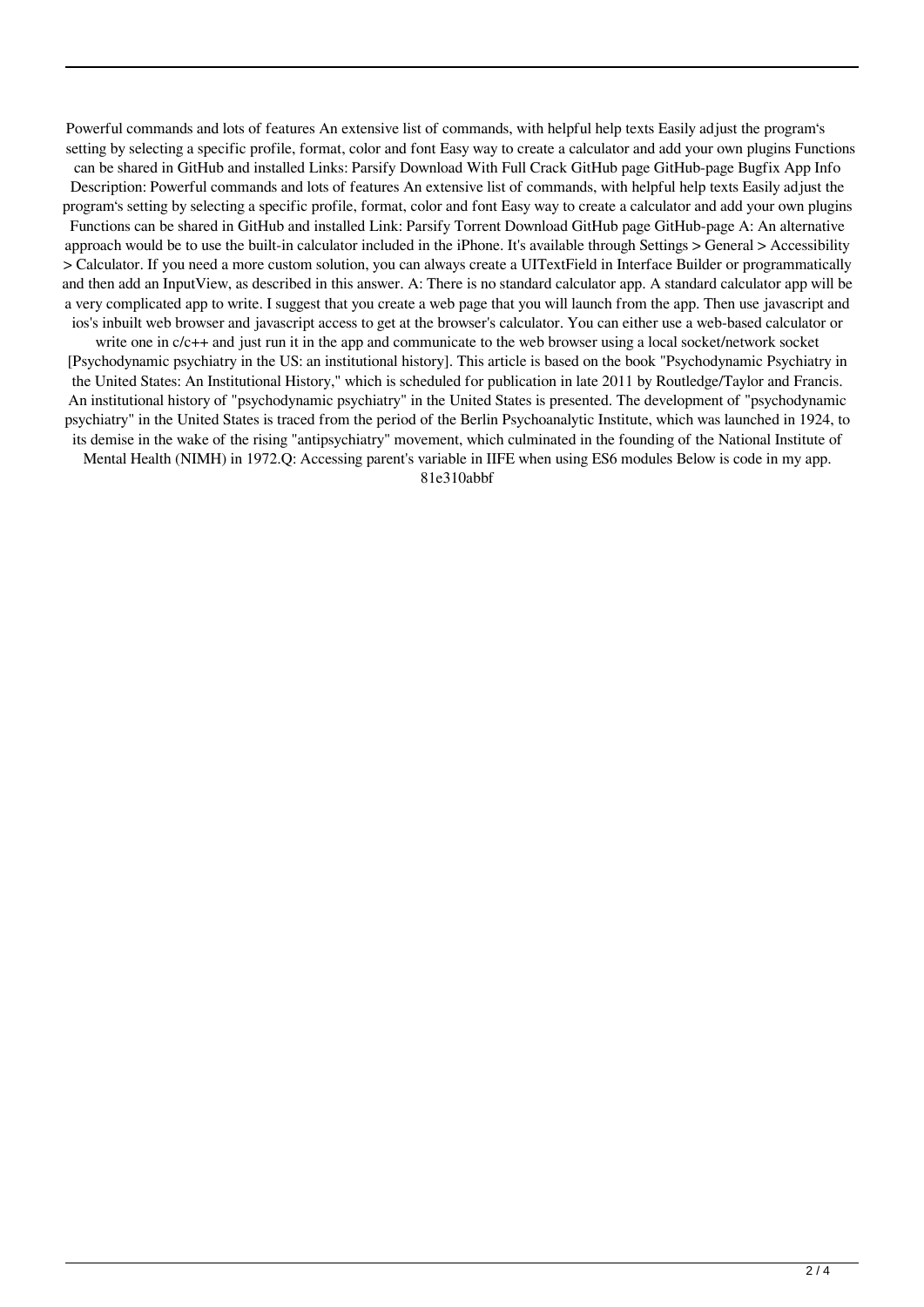#### **Parsify Crack + 2022 [New]**

This file shows the difference of view depending on one or more SQL statements. What I need is to help to open it and to view it. A: Try AppDiff. It's a third-party diff tool for Windows. The free version works fine for your purposes. A: You can also try SSM View Diff. This one provides some additional features. For example, you can specify whether the differences should be considered ignored (i.e., a difference at the end of a file is ignored, while a change in the middle of the same line is not) or marked as relevant (a difference at the end of a line is considered a change, while a change in the middle of a line is not). . However, PD has also been reported to occur in response to a number of diseases and inflammatory states, making differentiation of drug-induced PD from PD associated with other etiologies challenging.^[@R28]^ It is also noteworthy that in all of the cases reported herein, PD occurred within 24 hours of starting the medications; this short latency is extremely unusual and suggests a strong causal relationship between the medications and PD. The median age of all cases was 48 years, which is much younger than what has been previously reported. This could be because our patients tend to present with the disease in its early stages, or possibly because we consider patients with PD to be younger than those with PD previously reported, resulting in fewer cases of PD reported. All patients were considered to have idiopathic PD, but the natural history of PD is well known to vary based on risk factors.^[@R29],[@R30]^ Other studies also suggest that genetic predisposition may play a role in the development of PD.^[@R31],[@R32]^ The notion of genetic predisposition for PD is supported by the occurrence of PD in association with mutations in the \*SNCA\* gene,^[@R33]^ which encodes for the α-synuclein protein. Further, the observation that the median age of onset of PD is younger in African Americans^[@R34]^ provides additional evidence to support the notion that race/ethnicity may play a role in PD development. There were 7 cases of PD associated with \*D. mauritianum\*, 3 of which had a PD diagnosis within 72 hours of starting the medication,

#### **What's New in the Parsify?**

Parsify is a solidly-built tool that was designed to help all those who are in need of a fast calculation and conversion program. It saves time and increases execution. It is precise, highly customizable, and perfectly suited for advanced mathematic operations, as well. A resourceful tool with surprising capabilities The options it offers are truly surprising: basic and advanced calculation using mathematic symbols and words such as 'divided by,' 'minus,' 'plus,' declaring variables and later reusing them, unit conversion for length, volume, mass, force, energy. The tool even allows for currency conversion using words and supports 32 fiat currencies. Additionally, Parsify will make working with percentages much easier as it allows using a simple syntax such as 'x% of total'. Identifying timezones, locations' current time, defining and predicting future events' dates in a clean, easy-to-learn format, has never been easier — e.g. 'two weeks from today' will output the exact date. It can equally identify, based on user input, the exact date from the current moment. Custom features and clear documentation When it comes to customizations and flexibility, Parsify manages to overdeliver. For all calculations one must do, the app allows for custom unit creation — the unit's name, value definition, and alternative aliases you might want to use. Creating and installing your custom-made plugins is also possible. All of these options, the advantages, differences between the free and the paid version are beautifully detailed in a neatly crafted documentation. When it comes to how it looks, the program's interface offers a lot of opportunities for adaptation and modification: it has fields for all the main parts (e.g. background color, result text color, border color), and they can be changed by inserting the desired color code that can easily be found online, using a color picker tool. Options such as precision, date format, experimental math parses (for extremely fast calculations) are great additions as well. Conclusion In conclusion, Parsify is a program worth installing due to its compact architecture, elegant GUI, fast response time to all commands, and adaptable structure. It comes packed a bunch of in-built functions and you can add your own plugins to make it even more suitable for your requirements and purposes. Plus, being a program that openly allows access to its main plugins' source code on GitHub offers transparency and flexibility Screenshots Description: Sildify is a utility for creation of visualizations of people's sentences from text. It supports 19 languages and allows to select from